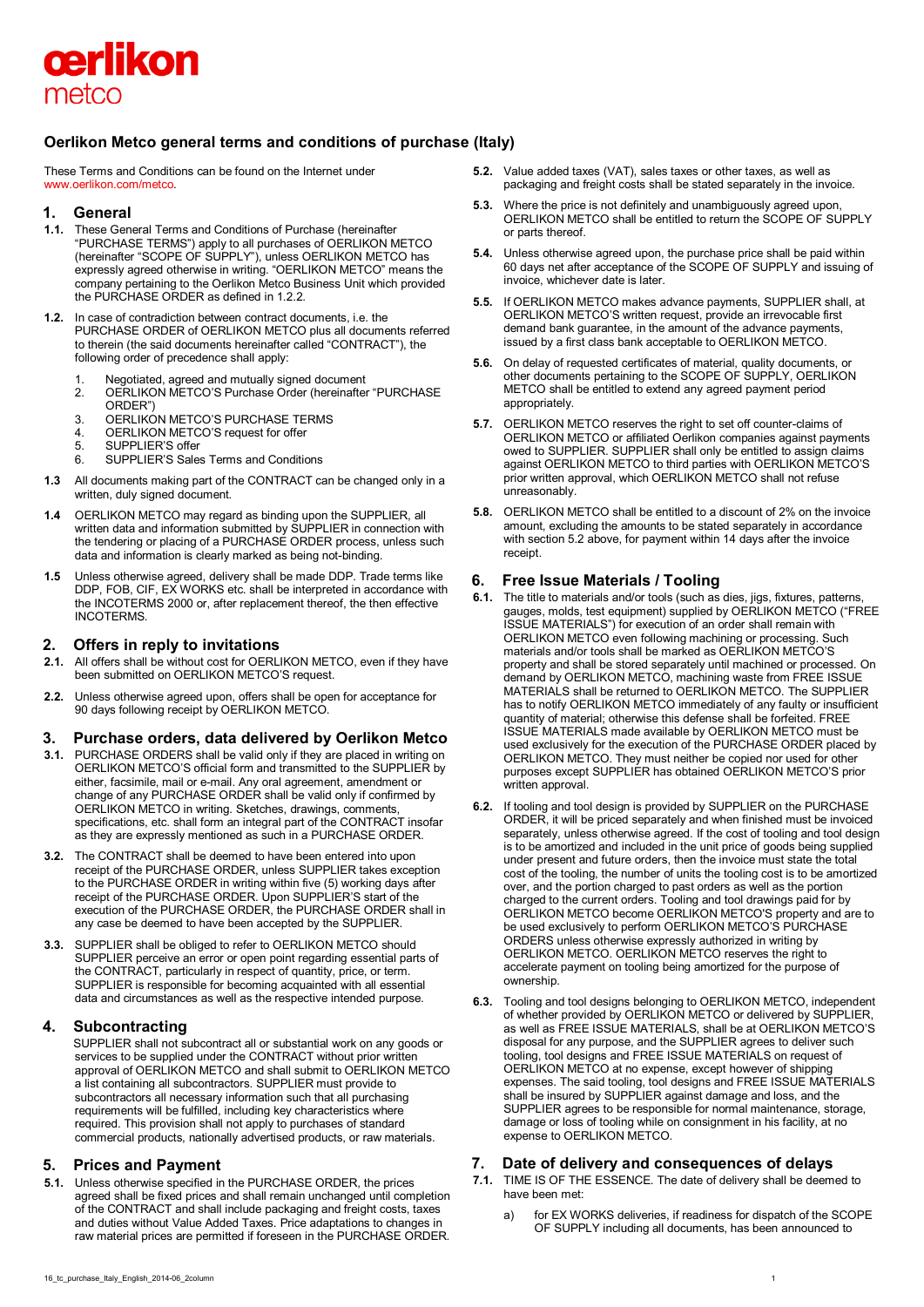

OERLIKON METCO (department responsible for the CONTRACT) before expiry of the delivery date;

- b) in all other cases, if the SCOPE OF SUPPLY, including all documents, has arrived at the place of destination and/or the performance of the services has been accepted before expiry of the delivery date.
- **7.2.** Foreseeable delays in delivery shall be notified immediately, stating the reasons and the expected duration of the delay, regardless of whether the whole or part of the SCOPE OF SUPPLY is concerned.
- **7.3.** In cases of delayed delivery, OERLIKON METCO shall be entitled to pursue all claims provided by law, irrespective of whether the SUPPLIER has notified the delay or a penalty has been agreed upon.
- **7.4.** Subject to section 7.3 above, if a fixed date has been agreed upon for the execution of the SCOPE OF SUPPLY, and if this date will not be observed due to reasons attributable to SUPPLIER or its subcontractors, OERLIKON METCO reserves the right to (i) either terminate the CONTRACT and to ask for the reimbursement of all up-front and down payments made, after having given SUPPLIER a last opportunity to fulfill its obligations, or (ii) ask the SUPPLIER to hand over the commenced work against payment of the value which this work has for OERLIKON **METCO**
- **7.5.** If the delivery date has not been met, and provided OERLIKON METCO does not exercise its rights described in section 7.4 above, SUPPLIER shall pay a penalty for the delay in addition to the damages caused by the delay. This penalty shall amount to one and a half percent (1.5 %) per full week of the purchase price for the entire SCOPE OF SUPPLY. The aggregate penalty for delay shall not exceed nine percent (9%) of the entire purchase price. Penalties paid shall be deducted from actual damages claimed by OERLIKON METCO.
- **7.6.** SUPPLIER shall not be entitled to use the non-arrival of essential documents, FREE ISSUE MATERIALS or other objects to be supplied by OERLIKON METCO as a defense, unless the same had been demanded in good time from OERLIKON METCO, or, if dates of delivery had been agreed, a reminder had been sent in due time to OERLIKON METCO.

### **8. Packaging, Shipment**

- **8.1.** Unless otherwise agreed upon, the SCOPE OF SUPPLY shall be shipped DDP to the place of destination. SUPPLIER shall be liable for suitable and appropriate packaging, protecting the goods against damage and corrosion during shipment, and, where applicable, any subsequent short term storage (i.e. up to a maximum of 60 days). Where special packaging is agreed, OERLIKON METCO'S instructions have to be observed. SUPPLIER shall be liable for damages due to improper packaging and/or failure to conform to OERLIKON METCO'S instructions.
- **8.2.** OERLIKON METCO reserves the right to return packaging material against credit of the amount charged to OERLIKON METCO. The cost of return shipment shall be for account of OERLIKON METCO.
- **8.3.** Where special care is required during unpacking, SUPPLIER shall notify OERLIKON METCO about the specifics thereof in due course. In particular, a suitable and conspicuous warning shall be attached to the packaging.

### **9. Compliance with applicable laws**

**9.1.** SUPPLIER warrants that it will comply with all applicable laws, statutes, rules, regulations or orders in the performance of the SCOPE OF SUPPLY, and shall .provide all documents required for the export from the place of production and import to the place of end-use, such as but not limited to certificates of origin, export licenses, material safety data sheets, etc.

### **10. DELIVERY / EXPORT CONTROL**

- **10.1**. Partial deliveries and/or deliveries made prior to the agreed date of delivery shall not be permitted without OERLIKON METCO'S express prior written approval.
- **10.2**. SUPPLIER undertakes to inspect the goods before shipment to ensure that they comply in terms of quality and quantity with the PURCHASE ORDER. Only material which has passed the inspection shall be delivered.
- **10.3**. Each shipment has to include a detailed delivery note containing OERLIKON METCO'S references, confirmation of the herein above mentioned inspection, and in particular **OERLIKON METCO'S purchasing order number**. For shipments to different delivery addresses, OERLIKON METCO requires separate delivery notes.
- **10.4.** Unless otherwise agreed upon, the invoice, in duplicate, and the second document marked as "COPY", has to be sent to OERLIKON METCO by separate mail. Any costs caused by non-compliance shall be borne by the SUPPLIER.
- **10.5**. All correspondence (letters, delivery notes, invoices etc.) must show OERLIKON METCO'S purchasing order number, order date, article designations with indication of quantities, delivery notes also with indication of gross and net weight. The delivery note must indicate OERLIKON METCO'S delivery address according to the CONTRACT.
- **10.6.** The SUPPLIER hereby represents and warrants that it is, and will remain in compliance with the requirements of all applicable export laws and regulations, including but not limited to the U.S. Export Administration Regulations and International Traffic in Arms Regulations. Such requirements include, but are not limited to obtaining all required authorizations or licenses for the export or re-export of any controlled item, product, article, commodity, software or technology. Without limiting the generality of the foregoing, the SUPPLIER hereby represents and warrants that it has not been, and is not currently, debarred, suspended or otherwise prohibited or restricted from exporting, reexporting, receiving, purchasing, processing or otherwise obtaining any item, product, article, commodity, software or technology regulated by any agency of the United States or any other state. The SUPPLIER agrees to indemnify and hold harmless OERLIKON METCO from any costs, penalties or other losses caused by, or related to, any violation or breach of the warranties contained in this provision.

## **11. Transfer of ownership and risk**

- **11.1.** Transfer of ownership shall take place at the time when the SCOPE OF SUPPLY or parts thereof have been finished. Between transfer of ownership and delivery, SUPPLIER will store the SCOPE OF SUPPLY without costs to OERLIKON METCO and mark them as owned by OERLIKON METCO. Furthermore, SUPPLIER undertakes to store and insure the SCOPE OF SUPPLY as if the ownership would not have been transferred.
- **11.2.** Risk shall pass to OERLIKON METCO at the time of arrival of the delivery at the agreed place of delivery.
- **11.3.** Should the requested shipment documents not be supplied in accordance with the CONTRACT and/or OERLIKON METCO'S instructions, the goods shall be stored at the SUPPLIER'S charge and risk until arrival of the same.

## **12. Termination for convenience, Cancellation for default**

## **12.1. Termination for Convenience**

Work may be terminated under the CONTRACT by OERLIKON METCO at the sole discretion of OERLIKON METCO in whole or in part at any time by written notice. In this case, OERLIKON METCO shall reimburse the SUPPLIER'S actual and non-cancelable expenses, which it necessarily incurred for the appropriate execution of the CONTRACT until the termination, all as determined by generally accepted accounting principles. Such reimbursable expenses shall not include the business profit, fixed overhead, royalties, development cost for serial machines and other similar cost of the SUPPLIER. In consideration of the payment made, SUPPLIER shall deliver or assign to OERLIKON METCO any work in progress, and OERLIKON METCO shall be entitled to use said work in progress at its own discretion.

#### **12.2. Cancellation for Default**

In the event SUPPLIER shall be adjudged bankrupt, make a general assignment for the benefit of its creditors, or if a receiver shall be appointed on account of SUPPLIER'S insolvency, or in the event SUPPLIER is in default of any provisions or requirements under the CONTRACT, OERLIKON METCO may, by written notice to SUPPLIER, without prejudice to any other rights or remedies which

OERLIKON METCO may have under the CONTRACT, cancel further performance by SUPPLIER under the PURCHASE ORDER. In the event of such cancellation, OERLIKON METCO may complete the performance of the PURCHASE ORDER by such means as OERLIKON METCO selects, SUPPLIER shall be responsible for any additional costs incurred by OERLIKON METCO in so doing and SUPPLIER shall deliver or assign to OERLIKON METCO any work in progress as OERLIKON METCO may request and shall grant OERLIKON METCO the right to use or have used all SUPPLIER documentation required for the completion of the SCOPE OF SUPPLY. Any amounts due to SUPPLIER for goods and services completed by SUPPLIER in full compliance with the terms of the CONTRACT prior to such termination shall be subject to set off of OERLIKON METCO'S additional costs of completing the PURCHASE ORDER and other damages incurred by OERLIKON METCO as a result of SUPPLIER'S default.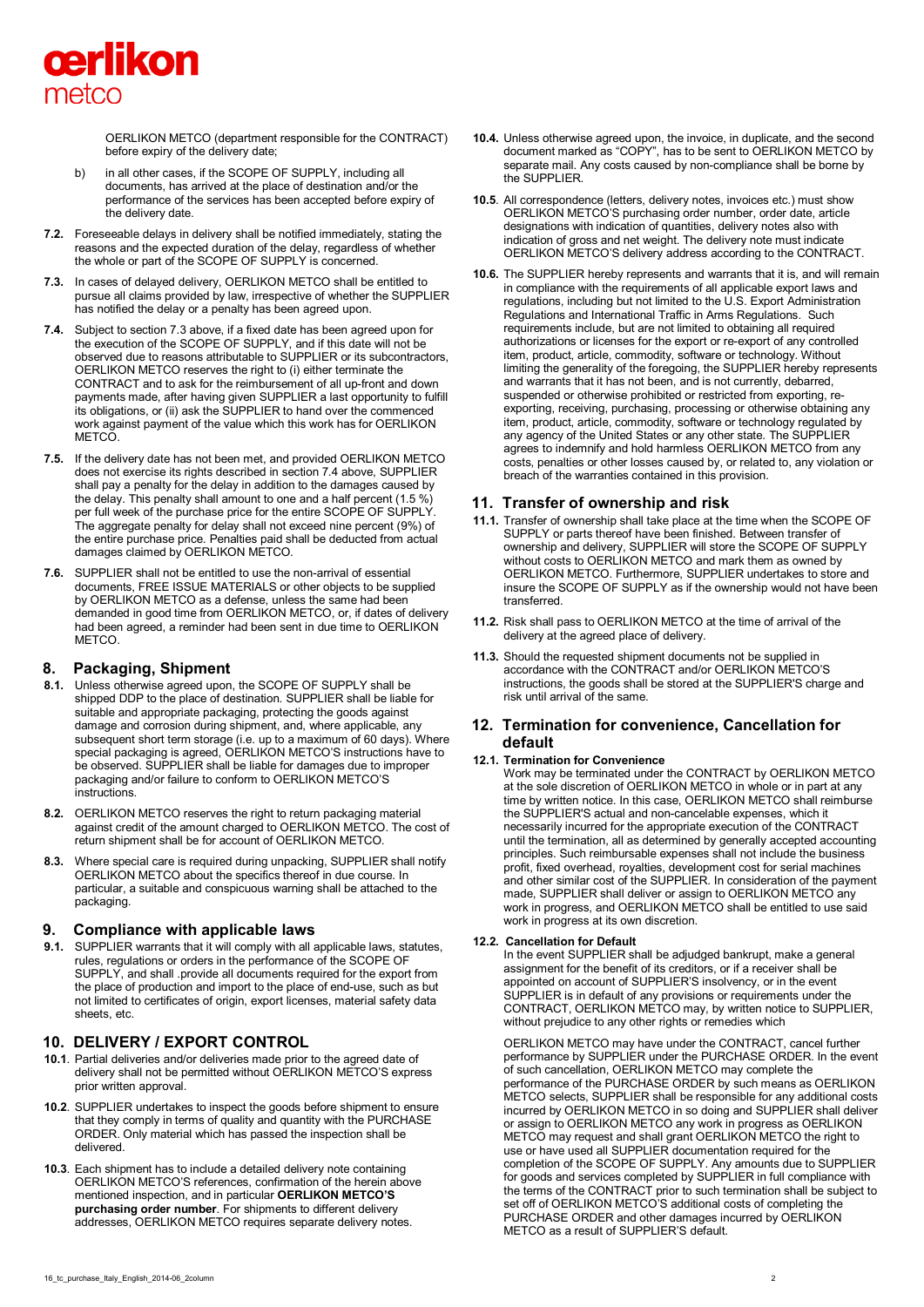

# **13. Inspection, Drawings, Test Certificates, Operating Instructions Spare Parts**

- **13.1.** OERLIKON METCO or its representatives shall be entitled, with reasonable notice, to carry out inspections and ongoing examinations of the production, respectively to reject faulty parts during manufacturing. Inspections or examinations shall not relieve SUPPLIER from its exclusive responsibility for the whole SCOPE OF SUPPLY. During the execution of the CONTRACT, SUPPLIER shall allow free access to the manufacturing plants as well as to those of its subcontractors during reasonable business hours.
- **13.2**. OERLIKON METCO'S approval of final construction drawings shall not relieve SUPPLIER of its responsibility for the SCOPE OF SUPPLY.
- **13.3**. Final construction drawings, test certificates, maintenance and operating instructions and spare parts' lists required for the proper maintenance of the SCOPE OF SUPPLY shall be handed over to OERLIKON METCO in the quantities and languages requested together with the delivery at the latest.
- **13.4**. SUPPLIER undertakes to deliver to OERLIKON METCO spare parts related to the SCOPE OF SUPPLY, at OERLIKON METCO'S request, within ten (10) years after acceptance as described in Article 14 hereof.

### **14. Acceptance, Warranty and Guarantees**

- **14.1.** Unless otherwise agreed upon in writing, acceptance shall take place after delivery at the place of destination or after placing into operation, whichever occurs later. Payment for work in whole or part will not constitute acceptance.
- **14.2**. SUPPLIER expressly warrants that the entire SCOPE OF SUPPLY covered by the CONTRACT will conform to the specifications, drawings, samples, performance guarantees, or any kind of description furnished by or specified by OERLIKON METCO, and will be merchantable of good material and workmanship and free from defects. SUPPLIER expressly warrants that the material covered by the CONTRACT will be fit and sufficient for the purpose specified. If certificates, test reports or similar documents form part of the agreed SCOPE OF SUPPLY, the data contained therein shall be deemed as warranted characteristics, even if such certificates etc. originate from subcontractors.
- **14.3.** Unless otherwise agreed upon in writing, SUPPLIER expressly warrants that in executing the CONTRACT, SUPPLIER and the subcontractors have applied the principles of quality assurance according to the relevant ISO or equivalent standards. Quality records have to be safely archived for the period required by the applicable law for the respective goods, however not less than ten (10) years after acceptance as defined in Article 14.1 hereof.
- **14.4.** Should SUPPLIER fail to meet the warranties or guarantees during the warranty and guarantee period, SUPPLIER shall at OERLIKON METCO'S option forthwith remedy the defects on the spot or have them remedied at SUPPLIER'S costs. Should SUPPLIER fail to remedy defects forthwith or in case of emergency, OERLIKON METCO shall be entitled to remedy the defects itself or cause them to be remedied by a third party, in each case at the SUPPLIER'S charge and risk.
- **14.5.** OERLIKON METCO shall not be obliged to inspect the SCOPE OF SUPPLY or parts thereof immediately. Defects will be notified after detection. SUPPLIER hereby waives the defense of tardy notification.
- **14.6.** Unless otherwise agreed in the CONTRACT, and if the SCOPE OF SUPPLY encompasses erection and/or commissioning services, the warranty and guarantee period shall be 24 months from date of acceptance of the SCOPE OF SUPPLY. In all other cases, the warranty and guarantee period shall extend twelve (12) months from acceptance by OERLIKON METCO or putting into commercial operation of the part(s) or materials provided under the PURCHASE ORDER, whichever occurs later. For repaired or replaced goods, the warranty and guarantee period shall start anew from the date at which they are put into operation.

Goods produced by other materials than those specified, or by defective materials, shall be replaced by SUPPLIER free of charge within five (5) years from delivery.

- **14.7.** Where substitute delivery is made, the items originally delivered to OERLIKON METCO shall be left with OERLIKON METCO for use free of charge until impeccable substitute delivery is ready for operation to OERLIKON METCO. The same shall apply in case of whole or partial termination of the contract due to faulty supply.
- 14.8. In the event of disputes on quality parameters, an expert opinion will be obtained. Unless otherwise agreed upon in writing, the opinion of the Dipartimento di Ingegneria Chimica, dei Materiali, delle Materie Prime e Metallurgia (ICMMPM) dell'Università di Roma "La Sapienza", via Eudossiana, 18 – 00184 Roma will be requested. The parties undertake to

accept the findings of the agreed expert or the ICMMPM as the case may be. The costs of the expert opinion will be borne by the party at fault.

**14.9.** SUPPLIER will defend and indemnify OERLIKON METCO and its directors, officers, and employees, and the successors and assignees, and OERLIKON METCO'S customers (OERLIKON METCO and each of the aforementioned persons and/or companies referred to as "OERLIKON METCO Indemnitee"), and hold each OERLIKON METCO Indemnitee harmless from and against any and all liabilities, damages, settlements, penalties, fines, costs or expenses (including, without limitation, reasonable attorneys' fees and other expenses of litigation) arising out of any claim, complaint, suit, proceeding or cause of action brought against a OERLIKON METCO Indemnitee by a third party alleging damage, personal injury, death or otherwise, arising from or occurring as a result of (I) Product defects, (ii) any breach by SUPPLIER of its representations and warranties and obligations under this Agreement, (iii) the negligent, fraudulent or wilful acts, omission or misrepresentations of SUPPLIER, or (iv) SUPPLIER'S violation of any applicable law in the performance of its obligations under the CONTRACT.

## **15. Work carried out in Oerlikon Metco's works or at site**

If work is carried out in OERLIKON METCO'S or its customer's works, or on construction or erection sites, these PURCHASE TERMS shall be supplemented by OERLIKON METCO'S or its customer's safety instructions and rules for external companies. SUPPLIER shall request them and acknowledge receipt in writing. Furthermore, SUPPLIER shall instruct its employees, consultants, etc. to comply with such instructions and rules.

## **16. Intellectual Property and Secrecy**

- **16.1.** OERLIKON METCO retains all intellectual property rights on all documents, such as drawings, sketches, calculations, models, etc., which OERLIKON METCO hands over to SUPPLIER before or after the conclusion of the CONTRACT. SUPPLIER will use these documents for the exclusive purpose of executing the CONTRACT. Without OERLIKON METCO'S prior written approval, SUPPLIER shall **NOT** be entitled to manufacture products based on these documents for third parties, or to copy such documents, or to make them known in whatever way to third parties, which are not directly involved in the execution of the CONTRACT or parts thereof. On demand, all documents, together with all copies or reproductions thereof, shall immediately be handed over to OERLIKON METCO. After completion of the delivery, or should the SCOPE OF SUPPLY not be delivered, SUPPLIER shall immediately return all documents to OERLIKON METCO without OERLIKON METCO'S request. SUPPLIER however shall be entitled to retain one copy for legally or contractually required archiving purposes.
- **16.2.** SUPPLIER warrants that the SCOPE OF SUPPLY and any component part thereof shall not infringe any intellectual property rights of third parties. In the event of any infringement relating to the SCOPE OF SUPPLY, OERLIKON METCO may, in its sole discretion, ask SUPPLIER to procure the right to use the equipment without impairing its suitability, or modify or replace it to make the use by OERLIKON METCO or its customer non-infringing.
- **16.3.** SUPPLIER undertakes to provide OERLIKON METCO all documents and information produced in connection with the SCOPE OF SUPPLY. OERLIKON METCO shall have an unrestricted right to use said documents for the purposes of operation, maintenance, repair, training and enlargement of the SCOPE OF SUPPLY.
- **16.4.** OERLIKON METCO and/or its customer shall not be mentioned in any publications for advertising purposes without OERLIKON METCO'S prior written approval.

### **17. Force Majeure**

- **17.1.** SUPPLIER shall not be liable for any non-performance, loss, damage, or delay due to war, riots, fire, flood, strikes or labor difficulty, governmental actions, acts of God, acts of OERLIKON METCO or its customer, delays in transportation, or other causes beyond the reasonable control of SUPPLIER. In the event of delay in performance due to any such cause, the date of delivery or time for completion will be extended to reflect the length of time lost by reason of such delay. If the grounds for Force Majeure continue for more than two (2) months, either OERLIKON METCO or SUPPLIER may terminate the CONTRACT upon seven (7) days written notice to the other party.
- **17.2.** SUPPLIER shall be entitled to be compensated in case of termination, for the work done prior to termination and the expenses for noncancelable procurements. OERLIKON METCO shall be entitled to receive all work results for which it has paid.